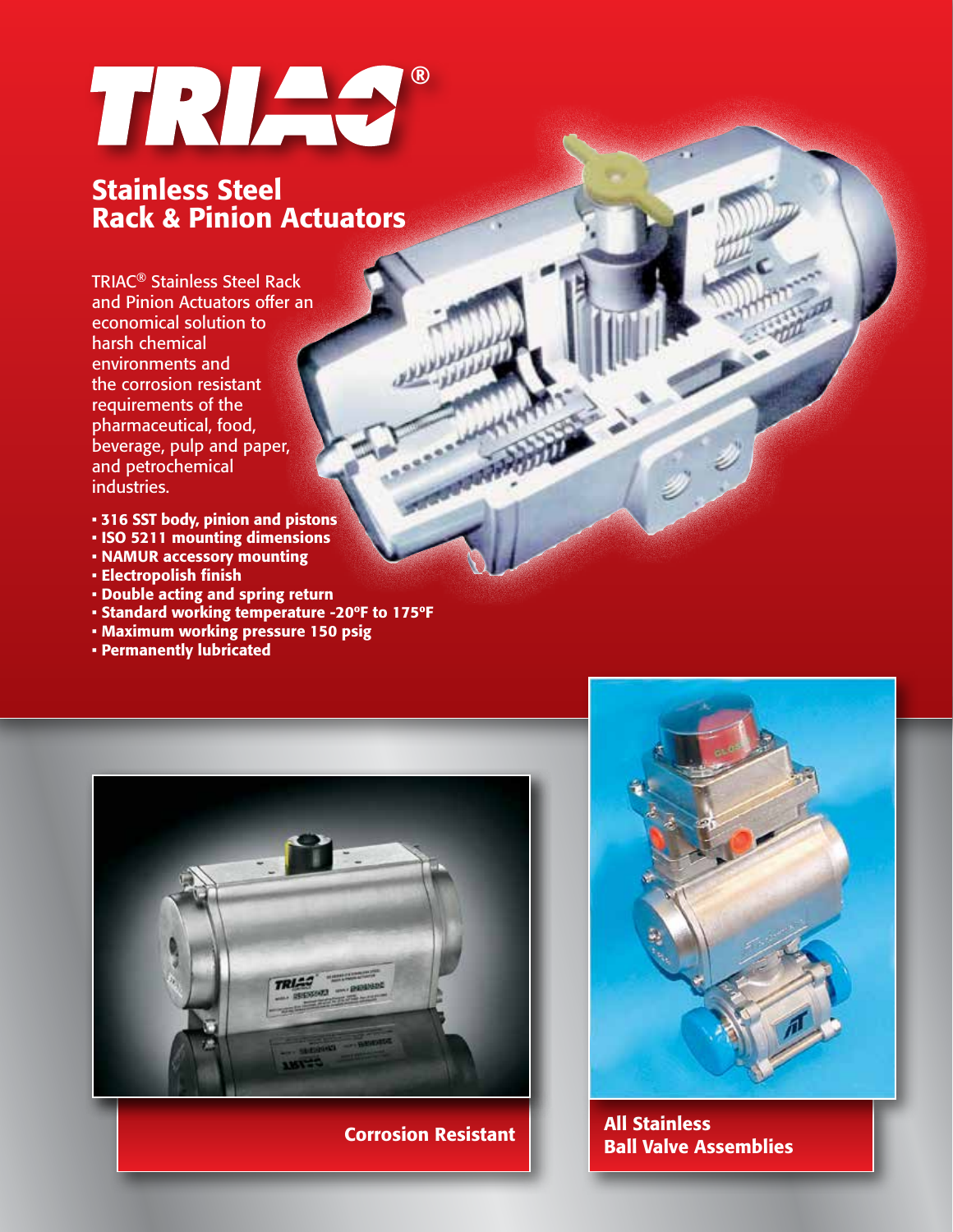

## Stainless Steel Rack & Pinion Actuators

|                | <b>AIR SUPPLY</b> |       |       |       |       |  |  |  |  |  |
|----------------|-------------------|-------|-------|-------|-------|--|--|--|--|--|
| <b>MODEL</b>   | 40                | 60    | 80    | 100   | 120   |  |  |  |  |  |
| SS45DA         | 71                | 107   | 143   | 178   | 214   |  |  |  |  |  |
| SS60DA         | 171               | 256   | 342   | 427   | 512   |  |  |  |  |  |
| SS85DA         | 370               | 555   | 740   | 925   | 1,110 |  |  |  |  |  |
| <b>SS105DA</b> | 624               | 936   | 1,249 | 1,561 | 1,873 |  |  |  |  |  |
| <b>SS125DA</b> | 1,214             | 1,822 | 2,429 | 3,036 | 3,643 |  |  |  |  |  |
| <b>SS140DA</b> | 2,034             | 3,051 | 4,068 | 5,085 | 6,102 |  |  |  |  |  |
| <b>SS160DA</b> | 3,102             | 4,653 | 6,204 | 7,755 | 9,306 |  |  |  |  |  |



#### Spring Return Torque (In-Lbs)

Double Acting Torque (In-Lbs)

|                | <b>SPRINGS</b><br><b>SPRING TORQUE</b><br><b>PER SIDE</b> |                              |                              |              | <b>40 PSI</b> | <b>60 PSI</b>  | <b>80 PSI</b>  | <b>100 PSI</b>          |                         |                                  |                                  |
|----------------|-----------------------------------------------------------|------------------------------|------------------------------|--------------|---------------|----------------|----------------|-------------------------|-------------------------|----------------------------------|----------------------------------|
| <b>MODEL</b>   | <b>END</b><br><b>BREAK</b><br>(5 Standard)                |                              | <b>END</b>                   | <b>BREAK</b> | <b>END</b>    | <b>BREAK</b>   | <b>END</b>     | <b>BREAK</b>            | <b>END</b>              | <b>BREAK</b>                     |                                  |
| SS45SR         | 3<br>4<br>5<br>6                                          | 35<br>46<br>58<br>69         | 51<br>68<br>86<br>103        | 20           | 36            | 56<br>39       | 72<br>61       | 92<br>75<br>57          | 108<br>97<br>85         | 127<br>110<br>92<br>75           | 143<br>132<br>120<br>109         |
| SS60SR         | 3<br>4<br>5<br>6                                          | 79<br>105<br>132<br>158      | 117<br>156<br>195<br>234     | 54           | 92            | 139<br>100     | 177<br>151     | 225<br>186<br>147       | 263<br>237<br>210       | 310<br>271<br>232<br>193         | 348<br>322<br>295<br>269         |
| SS85SR         | 3<br>4<br>5<br>6                                          | 171<br>228<br>286<br>342     | 247<br>329<br>412<br>494     | 123          | 199           | 308<br>226     | 384<br>327     | 493<br>411<br>328       | 569<br>512<br>454       | 678<br>596<br>513<br>431         | 754<br>697<br>639<br>583         |
| <b>SS105SR</b> | 3<br>4<br>5<br>6                                          | 365<br>486<br>608<br>729     | 550<br>733<br>916<br>1099    | 74           | 259           | 386<br>203     | 571<br>450     | 699<br>516<br>333       | 884<br>763<br>641       | 1,011<br>828<br>645<br>462       | 1,196<br>1,075<br>953<br>832     |
| <b>SS125SR</b> | 3<br>$\overline{4}$<br>5<br>6                             | 566<br>761<br>956<br>1142    | 841<br>1133<br>1416<br>1690  | 373          | 648           | 981<br>689     | 1,256<br>1,061 | 1,588<br>1,296<br>1,013 | 1,863<br>1,668<br>1,473 | 2,195<br>1,903<br>1,620<br>1,346 | 2,470<br>2,275<br>2,080<br>1,894 |
| <b>SS140SR</b> | 3<br>4<br>5<br>6                                          | 920<br>1230<br>1540<br>1850  | 1381<br>1850<br>2310<br>2770 | 653          | 1,114         | 1,670<br>1,201 | 2,131<br>1,821 | 2,687<br>2,218<br>1,758 | 3,148<br>2,838<br>2,528 | 3,704<br>3,235<br>2,775<br>2,315 | 4,165<br>3,855<br>3,545<br>3,235 |
| <b>SS160SR</b> | 3<br>4<br>5<br>6                                          | 1442<br>1929<br>2416<br>2894 | 2177<br>2903<br>3637<br>4363 | 925          | 1,660         | 2,476<br>1,750 | 3,211<br>2,724 | 4,027<br>3,301<br>2,567 | 4,762<br>4,275<br>3,788 | 5,578<br>4,852<br>4,118<br>3,392 | 6,313<br>5,826<br>5,339<br>4,861 |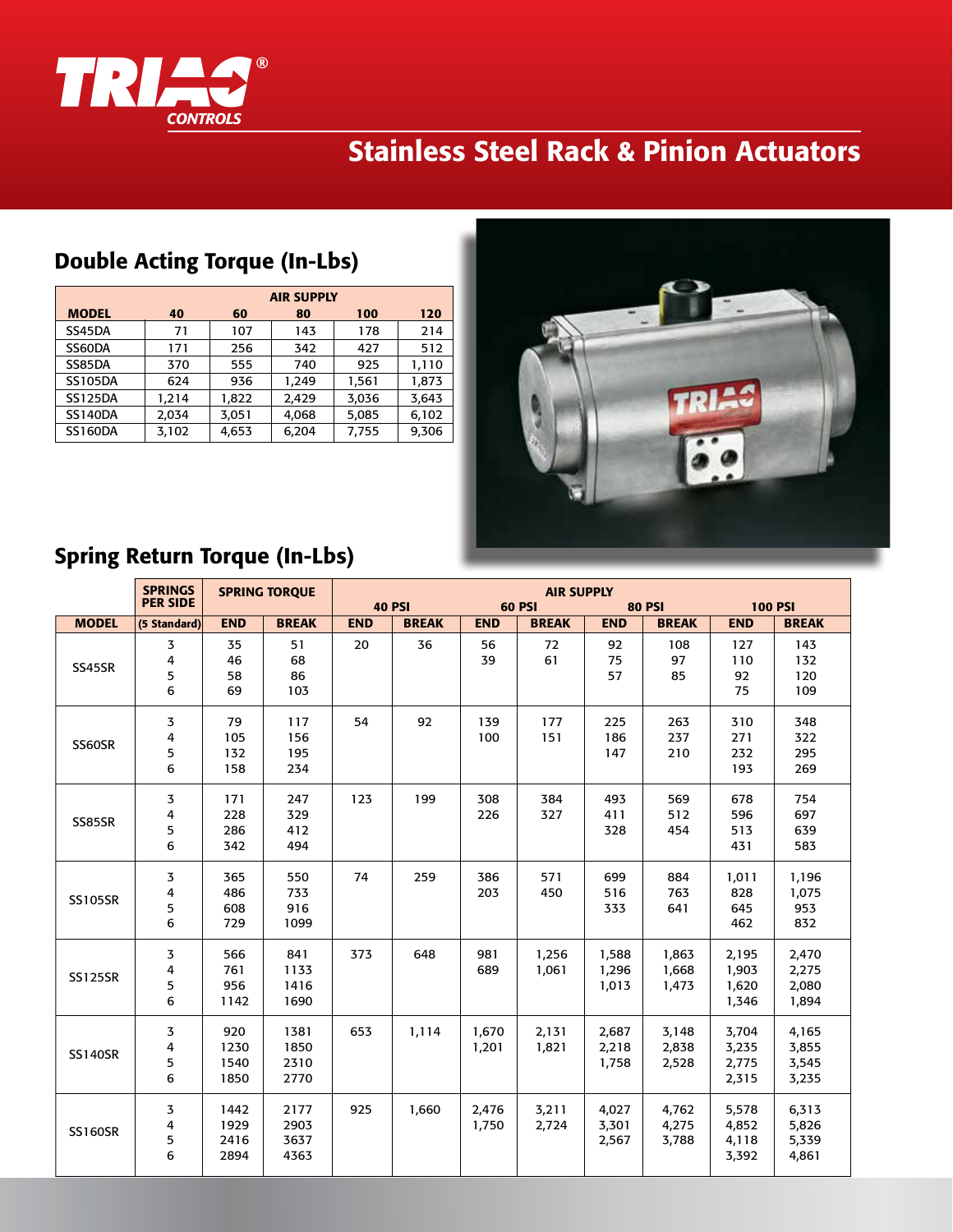## Stainless Steel Rack & Pinion Actuators



#### Bill of Materials 13 Piston Guide Band 2 PTFE Band 2 PTFE Band 2 PTFE Band 2 PTFE Band 2 PTFE Band 2 PTFE Band 2 PTFE BAND 2 PTF

| No.            | <b>Description</b>      | Qty            | <b>Standards Material</b> |
|----------------|-------------------------|----------------|---------------------------|
|                | Indicator screw         |                | Plastic (ABS)             |
| 2              | Indicator               |                | Plastic (ABS)             |
| 3              | Circlip                 |                | Stainless Steel (316)     |
| 4              | Thrust washer           | 1              | Stainless Steel (316)     |
| 5              | Outside washer          |                | Polyoxymethylene          |
| 6              | Body                    |                | Stainless Steel (316)     |
| $\overline{7}$ | O-ring (Pinion top)     |                | Viton <sup>®</sup> /NBR   |
| 8              | Bearing (Pinion top)    | 1              | Polyoxymethylene          |
| 9              | Inside washer           |                | Polyoxymethylene          |
| 10             | Pinion                  | 1              | Stainless Steel (316)     |
| 11             | Bearing (Pinion bottom) |                | Polyoxymethylene          |
| 12             | O-ring (Pinion bottom)  |                | Viton <sup>®</sup> /NBR   |
| 13             | Plug                    | $\overline{2}$ | <b>NBR</b>                |
| 14             | Piston                  | $\overline{2}$ | Stainless Steel (316)     |

| No. | <b>Description</b>        | Qty            | <b>Standards Material</b> |
|-----|---------------------------|----------------|---------------------------|
| 15  | O-ring (Piston)           | $\overline{2}$ | Viton <sup>®</sup> /NBR   |
| 16  | Bearing (Piston)          | $\overline{2}$ | Polyoxymethylene          |
| 17  | Guide (Piston)            | 2              | Nylon66                   |
| 18  | Spring                    | $\ast$         | <b>Spring Steel</b>       |
| 19  | Spring Retainer (L)       | $\ast$         | Nylon66                   |
| 20  | Spring Retainer (R)       | $\ast$         | Nylon66                   |
| 21  | <b>Retainer Connector</b> | $\ast$         | <b>Brass</b>              |
| 22  | O-ring (End-Cap)          | $\overline{2}$ | Viton <sup>®</sup> /NBR   |
| 23  | End-Cap                   | 2              | Stainless Steel (316)     |
| 24  | End-Cap Screw             | 8              | Stainless Steel (316)     |
| 25  | <b>Adjust Screw</b>       | $\overline{2}$ | Stainless Steel (316)     |
| 26  | O-ring (Adjust Screw)     | 2              | Stainless Steel (316)     |
| 27  | Nut (Adjust Screw)        | $\overline{2}$ | Viton <sup>®</sup> /NBR   |

| <b>Repair Kit</b>  |                               |                               |  |  |  |  |  |  |  |
|--------------------|-------------------------------|-------------------------------|--|--|--|--|--|--|--|
| Nitrile Buna       | <b>SSRKB</b> (Actuator Size)  | $-20$ Deg F $\sim +175$ Deg F |  |  |  |  |  |  |  |
| Viton <sup>®</sup> | <b>SSRKV (Actuator Size)</b>  | 0 Deg F $\sim$ +300 Deg F     |  |  |  |  |  |  |  |
| Low Temp Buna      | <b>SSRKLT</b> (Actuator Size) | $-45$ Deg F $\sim +175$ Deg F |  |  |  |  |  |  |  |